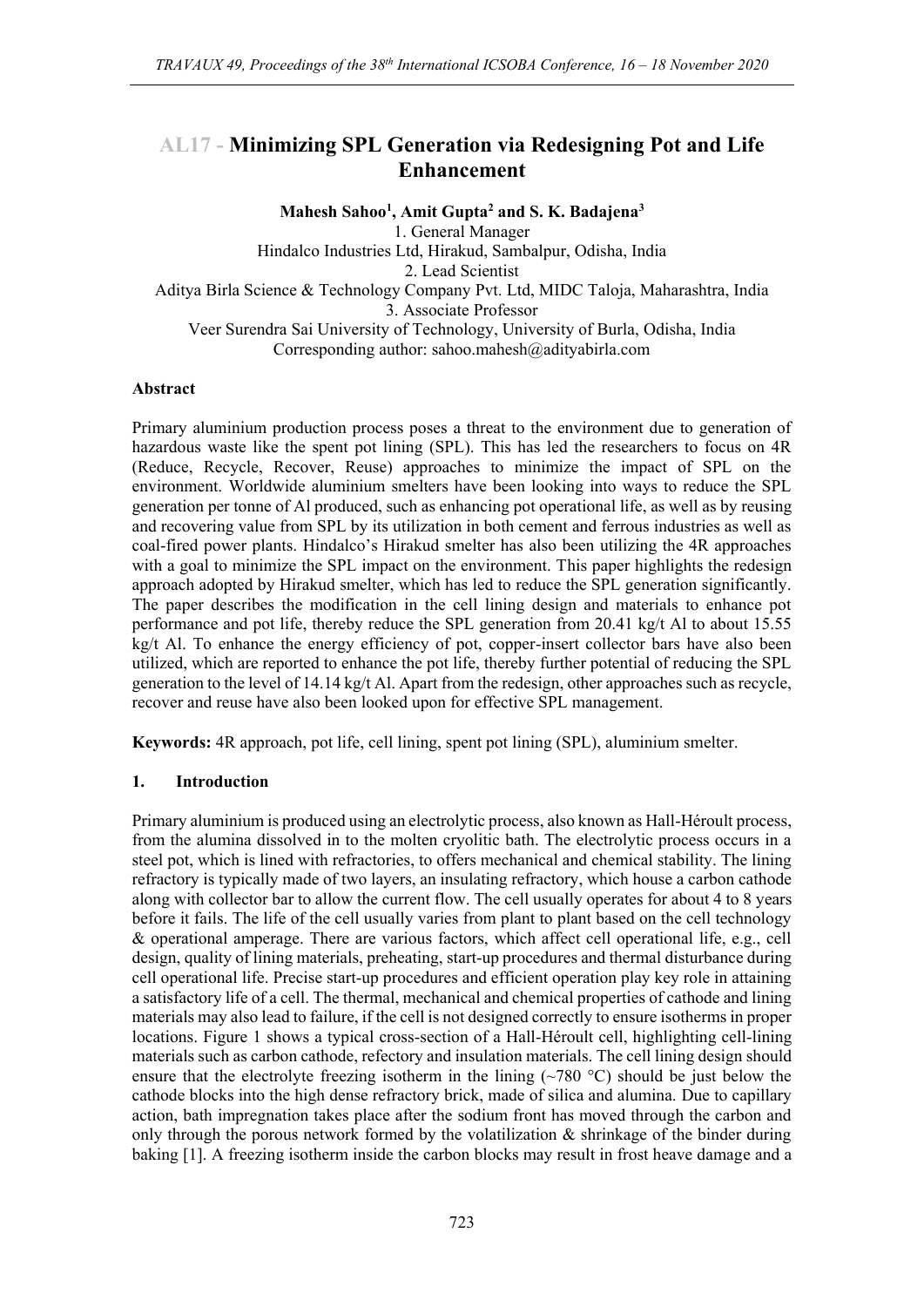freezing isotherm too far down into the insulation refractory layer results in damage of the insulation layer, which is usually less dense and less salt resistant then the upper refractory layer. The thermal conductance of the sidewalls should result in a proper ledge shape and thickness.



**Figure 1. Cross-sectional view of Hall-Héroult cell.**

## **2.1. Role of Cathode in Pot Failure**

The pot life depends on various factors, like cell design, lining material, preheating & startup as well as the operational variations encountered during the entire pot life. Regarding materials, along with refractory and insulation, the cathode plays an important role in deciding pot life. Three types of cathode blocks are presently being used in the aluminium industry, for example, anthracitic / semi-graphitic (with 30 %, 50 % or 70 % graphitic content), 100 % graphitic & fully graphitized. Impregnated, fully graphitized cathode block is the recent development to reduce the open porosity in the cathode block, which has positive impact on enhancing pot life, despite resulting in additional costs. Each type of cathode block has its own pros & cons with respect to their properties, which are mentioned in the following Table 1.

| Table 1. Keretant properties of eathout block for pot the $ \mathbb{Z} $ .     |                                        |                      |                             |
|--------------------------------------------------------------------------------|----------------------------------------|----------------------|-----------------------------|
| <b>Cathode Block Properties</b>                                                | Semi<br>Graphitic (30-<br>$50 - 70$ %) | $100\%$<br>Graphitic | <b>Fully</b><br>Graphitized |
| Apparent density $(x10^{-3} \text{ kg/m}^3)$                                   | $1.54 - 1.63$                          | $1.59 - 1.64$        | $1.62 - 1.63$               |
| Open porosity $(\% )$                                                          | $15 - 20$                              | $18 - 22$            | $21 - 23$                   |
| Total porosity $(\% )$                                                         | $20 - 23$                              | $24 - 25$            | $26 - 28$                   |
| Electrical resistivity at $1000^{\circ}$ C ( $\mu\Omega$ ·m)                   | $18 - 26$                              | $16 - 20$            | $10 - 12$                   |
| Thermal conductivity at $1000^{\circ}$ C<br>(W/m·K)                            | $14 - 13$                              | $22 - 18$            | $50 - 40$                   |
| Cold crushing strength (MPa)                                                   | $27 - 27$                              | $25 - 26$            | $20 - 26$                   |
| Thermal expansion coefficient at 20 -<br>520°C ( $x10^{-6}$ ·K <sup>-1</sup> ) | $3 - 3.5$                              | $2.9 - 3.4$          | $2.9 - 3$                   |
| Sodium swelling $(\%)$                                                         | 0.35                                   | 0.25                 | 0.1                         |
| Wear resistance                                                                | High                                   | Medium               | Low                         |

**Table 1. Relevant properties of cathode block for pot life [2].**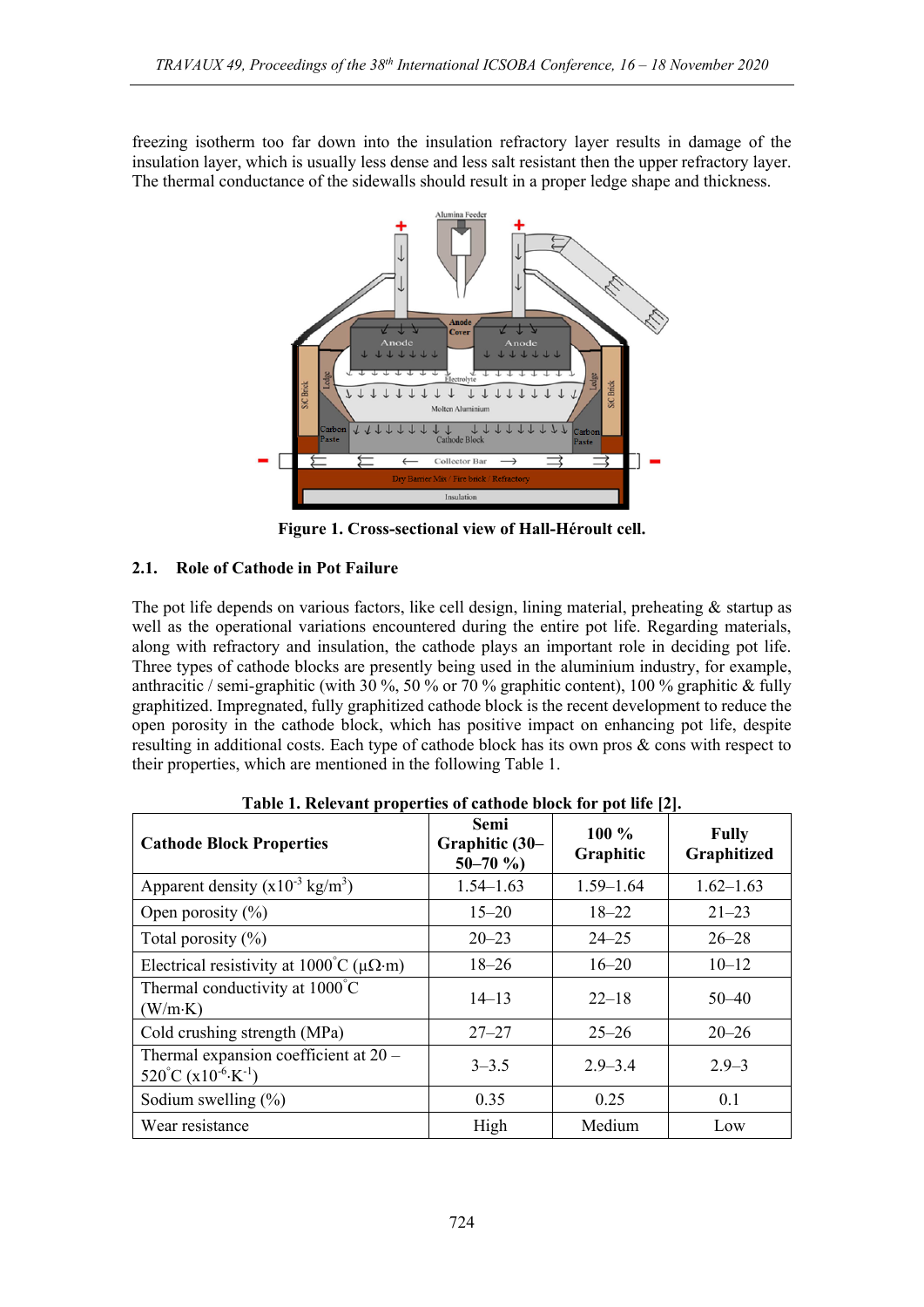emission. Though the results from the trial were deemed satisfactory, further extension of this approach would require consent from regulatory bodies.

## **1.4. Reuse of SPL as Raw Material**

Hindalco smelters are also exploring options with the cement industry to reuse the SPL as raw materials. The SPL can be used in the different stages of cement manufacturing process as a raw material as well as an alternative fuel. This work is in the initial stages of development.

## **3. Conclusions**

Spent pot lining is a hazardous waste and a major threat to the environment. It is being managed by Hirakud smelter by adopting 4R (Reduce, Recycle, Recover & Reuse) approach. This work majorly focuses on the first "R", i.e., redesign of pot lining to reduce the SPL generation. Pot lining was redesigned to improve the thermal balance, ledge profile and isotherm location in the refractory by modifying the lining design and materials along with Cu-insert collector bar. This has not only improved the pot performance with respect to the energy efficiency, but also improved the pot life. The new design pots are already running for the last 5.5 years and offering an extended pot life of more than 200 days along with reduction in lining material quantity by about 3 tonnes as compared to old design. The new cell lining design reduces the SPL generation from 20.41 kg/t Al to about 15.55 kg/t Al, or 23.8 %. Based on cathode surface measurement, the pot life is expected to exceed 2200 days, which provides further reduction potential in SPL generation to about 14.14 kg/t Al or 30.7 % with respect to the original figure. Apart from the redesign approach, other avenues such as recycling and recover have also been tested while exploring the reuse of SPL with cement industries. These sustainable practices would help in reducing the SPL impact on the environment.

### **4. References**

- 1. Morten Sørlie and Harald A. Øye, Evaluation of cathode material properties relevant to the life of Hall-Héroult cells, Journal of Applied Electrochemistry, Vol 19, (1989), 580-588.
- 2. Morten Sørlie and Harald A. Øye, *Cathodes in aluminium electrolysis.* 3 rd Edition, Dusseldorf, Aluminium-Verlag, 2010, 662 pages.
- 3. Pretesh Patel, Margaret Hyland and Frank Hiltmann, Influence of internal cathode structure on behaviour during electrolysis part III: Wear behaviour in graphitic materials, *Light Metals* 2006, 633-638.
- 4. Amit Gupta et al., Energy Reduction Initiatives to Improve Low Amperage Cell Performance, *Proceedings of 35th International ICSOBA Conference*, Hamburg, Germany, 2-5 October 2017, Paper AL35, *Travaux* 46, 1135-1142.
- 5. Pierre-Yves Brisson et al., Revisiting sodium and bath penetration in the carbon lining of aluminium electrolysis cell, *Light Metals* 2005, 727-732.
- 6. Eng Fui Siew et al., A study of the fundamentals of pothole formation, *Light Metals* 2005, 763-769.
- 7. Amit Gupta et al., Electromagnetic and MHD Study to Improve Cell Performance of an Endto-End 86 kA Potline," *Light Metals* 2012, 853-858.
- 8. Sustainable Spent Pot Lining Management Guidance FINAL February 2020, *International Aluminium Institute*, www.world-aluminium.org, (accessed on August 2020).
- 9. Rudolf P. Pawlek, Spent Pot lining: An Update, *Light Metals* 2012,1313-1317.
- 10. Mohammad Al Jawi, et al., Environmental Benefits of Using Spent Pot Lining (SPL) in Cement Production, *Light Metals* 2020, 1251-1259.
- 11. Laurant Birry and Stephane Poirier, The LCL&L Process: A Sustainable Solution for the Treatment and Recycling of Spent Pot Lining*, Light Metals* 2020, 1237-1242.